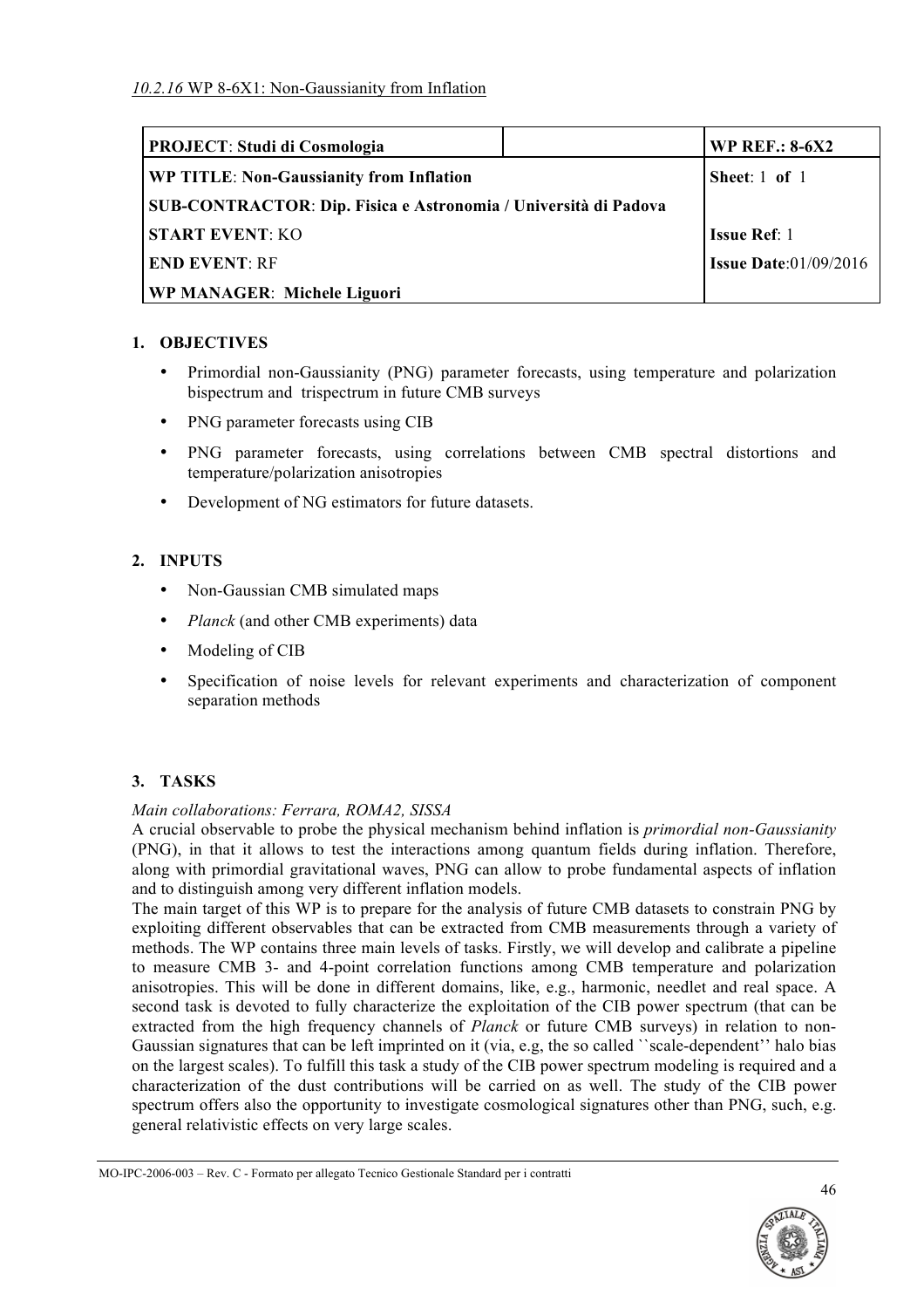A third task will be devoted to the analysis of how to exploit the spectral content of the CMB spectrum in the frequency domain. In particular we will investigate the correlations (2- and 3-point) between CMB anisotropies (in temperature and polarization) and CMB spectral distortions as a powerful potential tool to greatly improve current constraints on PNG. For that respect we will first provide predictions and forecasts for specific models of inflation producing an enhanced signal that can be already constrained with present or forthcoming data, and then we will characterize realistic conditions for the exploitation of these observables from future experiments, dealing with foreground subtraction and systematics.

Finally, as part of the activities of this WP, we will exploit some of the techniques developed for measurements of primordial NG in other related issues: on one side we will develop component separation techniques for polarized foregrounds (especially B-mode), based on estimators targeted to measurements of directional PNG (in strict connection with the WP on Inflationary Gravitational waves); on the other hand we will apply PNG-based statistical estimators to investigate secondary anisotropies at low redshift, such as CMB lensing and SZ effects, with the goal of measuring Modified Gravity parameters and neutrino masses.

# **4. OUTPUTS**

# **Deliverables**

- Simulations of CMB datasets
- CMB data analysis software
- Data analysis pipelines for CMB 3 and 4-point functions
- Estimators of cross-correlation between CMB anisotropies and spectral distortions
- Estimators to exploit CIB data

### **5. SCHEDULE**

### First Year, t0+12months

- Calibration of different pipelines (in different domains, e.g. harmonic, needlet and real space) to measure CMB 3- and 4-point correlation functions (focus on CMB polarization data)
- Study of the CIB power spectrum in relation to non-Gaussian signatures that can be left imprinted on it

### Second year, t0+18months

- Modeling of CIB power spectrum. Characterization and analysis of the dust contributions and of general relativistic effects present on the largest cosmological scales
- Development of component separation techniques for polarized foregrounds (especially Bmode), based on estimators targeted to measurements of directional PNG

### Second year, t0+24months:

Study of correlations (2 and 3-point functions) among spectral distortions (e.g.  $\mu$  e y) and CMB anisotropies in temperature and polarization. Predictions and forecasts for specific models of inflation producing an enhanced signal that can be already constrained with present or forthcoming data.

### Third year, t0+30months:

Study of correlations (2 and 3-point functions) among spectral distortions (e.g.  $\mu$  e y) and CMB anisotropies in temperature and polarization. Predictions and forecasts for specific